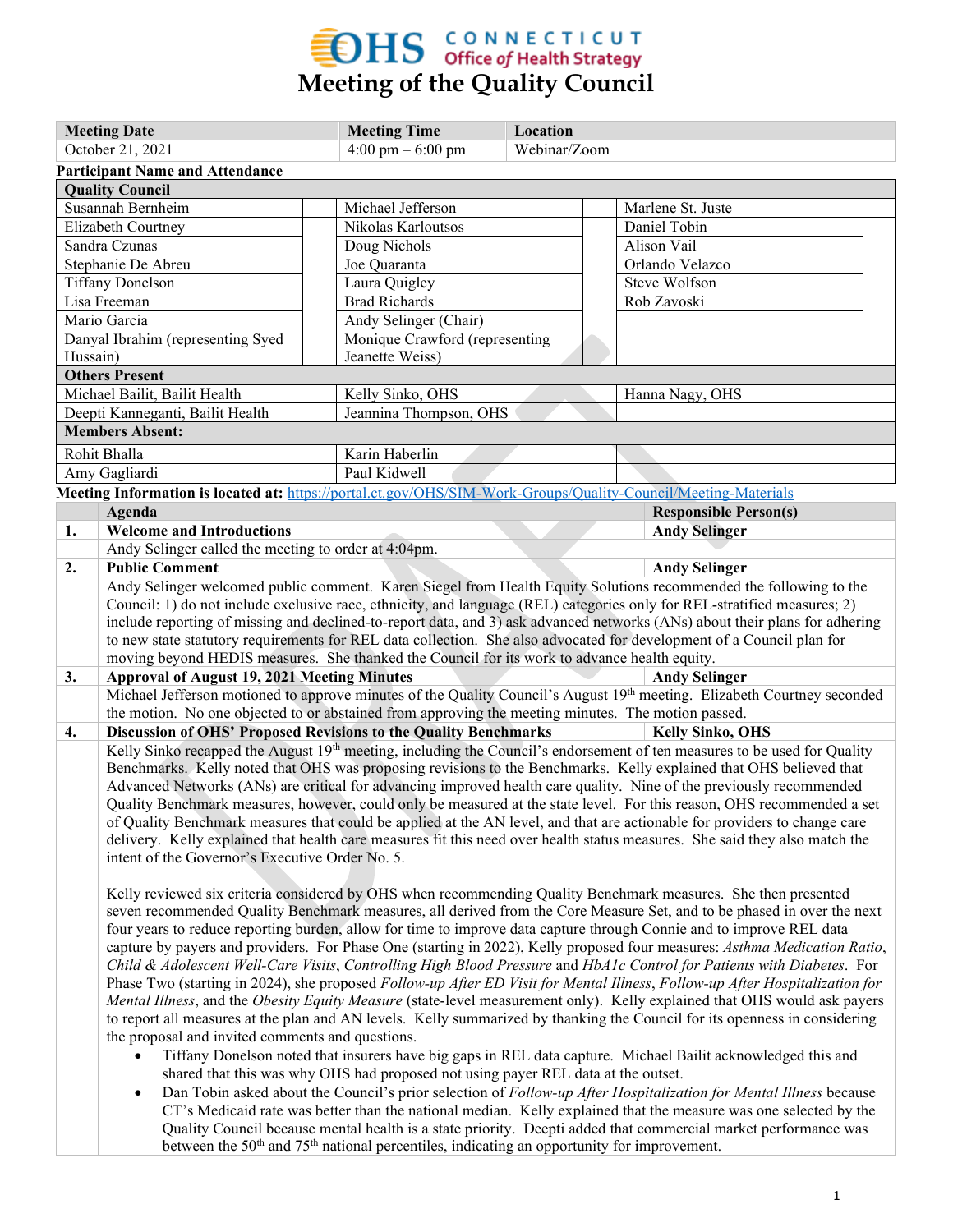## **MEETICUT**<br>Meeting of the Quality Council

|    | $\cdot$                                                                                                                                                                                                                                             |
|----|-----------------------------------------------------------------------------------------------------------------------------------------------------------------------------------------------------------------------------------------------------|
|    | Lisa Freeman asked how OHS will make sure that insurer REL data collection will improve. Michael explained<br>$\bullet$<br>that a combination of new state statute and new NCQA requirements of health plans regarding REL data capture             |
|    | should lead to improved data capture in the future.                                                                                                                                                                                                 |
|    | Danyal Ibrahim said that Kelly's explanation for the revised Quality Benchmarks made sense. He asked why OHS<br>$\bullet$<br>was focusing on measures that could be applied to ANs. Kelly said that the intent of the Governor's Executive          |
|    | Order was improve performance, including at the provider entity level.                                                                                                                                                                              |
|    | Rob Zavoski expressed concern about adopting the Child and Adolescent Well-Care Visit and the Asthma<br>$\bullet$<br>Medication Ratio measures, noting that the latter was flawed. He suggested revisiting the measures.                            |
|    | Elizabeth Courtney supported Rob's point about Asthma Medication Ratio.<br>$\bullet$                                                                                                                                                                |
|    | Deepti Kanneganti recalled that the Council included the asthma measure in the Core Measure set despite Council<br>$\bullet$                                                                                                                        |
|    | member concerns because it was the best available asthma-focused measure. Michael noted that perhaps Rob and                                                                                                                                        |
|    | Elizabeth were arguing that the decision for inclusion in the Core Measure Set did not mean that the measure was a                                                                                                                                  |
|    | good selection for the Quality Benchmarks.                                                                                                                                                                                                          |
|    | Susannah Bernheim recommended adoption of outcome measures for the second phase of Quality Benchmarks.<br>$\bullet$<br>Kelly thanked the Council for a thoughtful suggestion.<br>$\bullet$                                                          |
|    | Next Steps: OHS will re-consider inclusion of Child and Adolescent Well-Care Visit and the Asthma Medication Ratio for                                                                                                                              |
|    | the Quality Benchmarks.                                                                                                                                                                                                                             |
| 5. | <b>Resume Discussion of Quality Benchmark Values</b><br>Deepti Kanneganti, Bailit Health                                                                                                                                                            |
|    | Deepti Kanneganti asked the Council to think about values for the Quality Benchmarks. She said that for this particular                                                                                                                             |
|    | meeting the Council would consider commercial population benchmarks. She added that discussion of Medicaid population                                                                                                                               |
|    | benchmarks would take place in November after OHS consults with DSS. Medicare population benchmarks, she explained,                                                                                                                                 |
|    | would not be considered due to small population size and significant delays in data access.                                                                                                                                                         |
|    | Danyal Ibrahim responded that the Medicare population was an important patient population, even if it is smaller in<br>$\bullet$<br>size. Lisa Freeman agreed with Danyal and advocated for inclusion. Lisa added that Medicare beneficiaries often |
|    | possess multiple chronic conditions.<br>Monique Crawford and Michael Jefferson said they would consult with their colleagues and provide feedback to<br>$\bullet$                                                                                   |
|    | OHS on whether United and Anthem respectively can report performance for their Medicare member populations.                                                                                                                                         |
|    | Next Steps: Monique Crawford and Michael Jefferson will let OHS know if it is possible for their organizations to<br>$\bullet$                                                                                                                      |
|    | report quality performance for their Medicare member populations.                                                                                                                                                                                   |
|    | Next Steps: OHS will re-consider assessing performance and setting Benchmark values for the Medicare<br>$\bullet$                                                                                                                                   |
|    | population.                                                                                                                                                                                                                                         |
|    |                                                                                                                                                                                                                                                     |
|    | Deepti reviewed the seven proposed measures one by one:<br>Asthma Medication Ratio: Rob Zavoski said that rates rose during 2020 for this measure because kids were not in                                                                          |
|    | school. Deepti acknowledged the phenomenon and explained that OHS presented 2019 data to the Council instead                                                                                                                                        |
|    | of 2020 data to inform 2025 Benchmark value selection for this reason.                                                                                                                                                                              |
|    | Andy Selinger asked OHS to consider performance separately for the child and adult populations.<br>$\circ$                                                                                                                                          |
|    | Next Steps: OHS committed to sharing performance for the child and adult populations separately for the<br>$\circ$<br>next meeting.                                                                                                                 |
|    | Child and Adolescent Well-Care Visits: Deepti explained that this was a reconfigured measure without baseline<br>$\bullet$                                                                                                                          |
|    | data. She recommended collecting and reporting data and then setting a Benchmark value in winter 2023/spring<br>2024. Brad Richards endorsed the recommendation.                                                                                    |
|    | Next Steps: OHS will revisit setting a Benchmark value for Child and Adolescent Well-Care Visits in<br>$\circ$<br>winter 2023/spring 2024.                                                                                                          |
|    | Controlling High Blood Pressure: Deepti explained that CT performance looked good compared to the nation, but<br>$\bullet$                                                                                                                          |
|    | poor (i.e., $\leq 50$ <sup>th</sup> percentile) compared to the other New England states with a 2019 rate of 61%.                                                                                                                                   |
|    | Lisa Freeman recommended selecting a number that was a realistic challenge. She proposed between 63%<br>$\circ$<br>and 65%.                                                                                                                         |
|    | Dan Tobin asked how data are obtained for the measure. Deepti explained that clinical data are used for<br>$\circ$<br>the blood pressure value.                                                                                                     |
|    | Andy recommended a benchmark value of no less than 65%. Michael Jefferson agreed. There was no<br>$\circ$                                                                                                                                           |
|    | disagreement voiced by the group.                                                                                                                                                                                                                   |
|    | Recommendation: Set a 2025 Benchmark value for Controlling High Blood Pressure at 65%.<br>$\circ$                                                                                                                                                   |
|    | Hemoglobin A1c Control for Patients with Diabetes: HbA1c >9%: Deepti explained that 2019 performance was<br>between the 50 <sup>th</sup> and 75 <sup>th</sup> national percentiles.                                                                 |
|    | Lisa Freeman questioned whether OHS should use the "good control" version of the measure instead,<br>$\circ$                                                                                                                                        |
|    | indicating that she didn't like to focus on "the bad." Monique Crawford said that UnitedHealthcare uses                                                                                                                                             |
|    | the good control measure.                                                                                                                                                                                                                           |